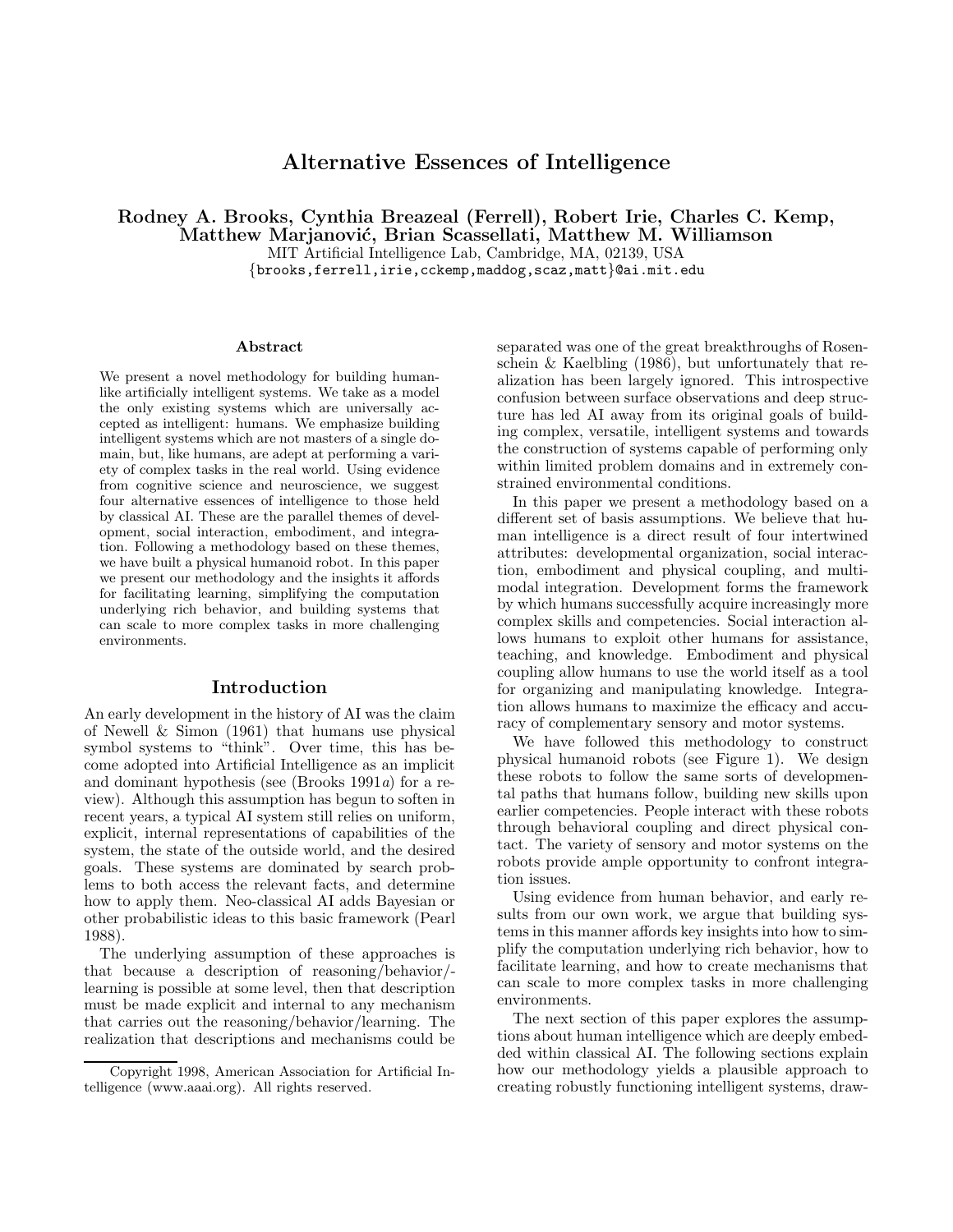

Figure 1: Our humanoid robot has undergone many transformations over the last few years. This is how it currently appears.

ing on examples from our research. The final section presents an outline of the key challenges to be faced along this new road in AI.

# **Assumptions about Intelligence**

In recent years, AI research has begun to move away from the assumptions of classical AI: monolithic internal models, monolithic control, and general purpose processing. However, these concepts are still prevalent in much current work, and are deeply ingrained in many architectures for intelligent systems. For example, in the recent AAAI-97 Proceedings, one sees a continuing interest in planning ((Littman 1997, Hauskrecht 1997, Boutilier & Brafman 1997, Blythe & Veloso 1997, Brafman 1997)) and representation ((McCain  $\&$ Turner 1997, Costello 1997, Lobo, Mendez & Taylor 1997)), which build on these assumptions.

The motivation for our alternative methodology comes from a modern understanding of cognitive science and neuroscience, which counterposes the assumptions of classical AI, as described in the following sections.

**Humans have no full monolithic internal models.** There is evidence that in normal tasks humans tend to minimize their internal representation of the world. Ballard, Hayhoe & Pelz (1995) have shown that in performing a complex task, like building a copy of a display of blocks, humans do not build an internal model of the entire visible scene. By changing the display while subjects were looking away, Ballard found that subjects noticed only the most drastic of changes; rather than keeping a complete model of the scene, they instead left that information in the world and continued to refer back to the scene while performing the copying task.

There is also evidence that there are multiple internal representations, which are not mutually consistent. For example, in the phenomena of blindsight, cortically blind patients can discriminate different visual stimuli, but actually report seeing nothing (Weiskrantz 1986). This inconsistency would not be a feature of a single central model of visual space.

These experiments and many others like it (e.g. (Rensink, O'Regan & Clark 1997, Gazzaniga & LeDoux 1978)) convincingly demonstrate that humans do not construct a full, monolithic model of the environment. Instead humans tend to only represent what is immediately relevant from the environment, and those representations do not have full access to one another.

**Humans have no monolithic control.** Naive introspection and observation can lead one to believe in a neurological equivalent of the central processing unit – something that makes the decisions and controls the other functions of the organism. While there are undoubtedly control structures, this model of a single, unitary control system is not supported by evidence from cognitive science.

One example comes from studies of split brain patients by Gazzaniga & LeDoux (1978). These are patients where the corpus callosum (the main structure connecting the two hemispheres of the brain) has been cut. The patients are surprisingly normal after the operation, but with deficits that are revealed by presenting different information to either side of the (now unconnected) brain. Since each hemisphere controls one side of the body, the experimenters can probe the behavior of each hemisphere independently (for example, by observing the subject picking up an object appropriate to the scene that they had viewed). In one example, a snow scene was presented to the right hemisphere and the leg of a chicken to the left. The subject selected a chicken head to match the chicken leg, explaining with the verbally dominant left hemisphere that "I saw the claw and picked the chicken". When the right hemisphere then picked a shovel to correctly match the snow, the left hemisphere explained that you need a shovel to "clean out the chicken shed" (Gazzaniga & LeDoux 1978, p.148). The separate halves of the subject independently acted appropriately, but one side falsely explained the choice of the other. This suggests that there are multiple independent control systems, rather than a single monolithic one.

**Humans are not general purpose.** The brain is conventionally thought to be a general purpose machine, acting with equal skill on any type of operation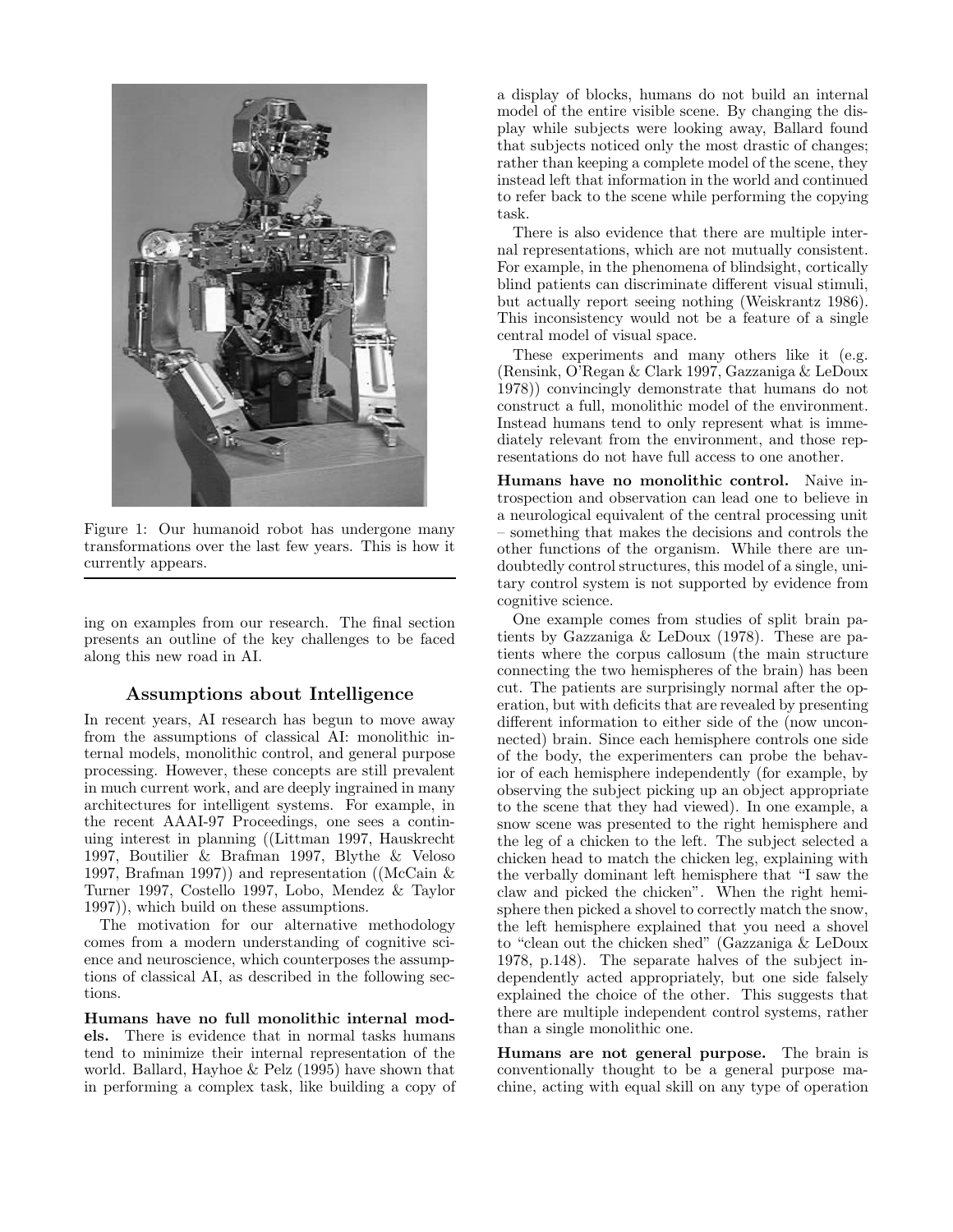that it performs by invoking a set of powerful rules. However, humans seem to be proficient only in particular sets of skills, at the expense of other skills, often in non-obvious ways. A good example of this is the Stroop effect (Stroop 1935). When presented with a list of words written in a variety of colors, performance in a color recognition and articulation task is actually dependent on the semantic content of the words; the task is very difficult if names of colors are printed in non-corresponding colors. This experiment demonstrates the specialized nature of human computational processes and interactions.

Even in the areas of deductive logic, humans often perform extremely poorly in different contexts. Wason (1966) found that subjects were unable to apply the negative rule of if-then inference when four cards were labeled with single letters and digits. However, with additional context—labeling the cards such that they were understandable as names and ages—subjects could easily solve exactly the same problem.

Further, humans often do not use subroutine-like rules for making decisions. They are often more emotional than rational, and there is evidence that this emotional content is an important aspect of decision making (Damasio 1994).

# **Essences of Human Intelligence**

Since humans are vastly complex systems, we do not expect to duplicate every facet of their operation. However, we must be very careful not to ignore aspects of human intelligence solely because they appear complex. Classical and neo-classical AI tends to ignore or avoid these complexities, in an attempt to simplify the problem (Minsky & Papert 1970). We believe that many of these discarded elements are essential to human intelligence and that they actually simplify the problem of creating human-like intelligence.

**Development** Humans are not born with complete reasoning systems, complete motor systems, or even complete sensory systems. Instead, they undergo a process of development where they are able to perform more difficult tasks in more complex environments en route to the adult state. This is a gradual process, in which earlier forms of behavior disappear or are modified into more complex types of behavior. The adaptive advantage of the earlier forms appears to be that they prepare and enable more advanced forms of behavior to develop within the situated context they provide. The developmental psychology literature abounds with examples of this phenomenon. For instance, the work of Diamond (1990) shows that infants between five and twelve months of age progress through a number of distinct phases in the development of visually guided reaching. In one reaching task, the infant must retrieve a toy from inside a transparent box with only one open side. In this progression, infants in later phases consistently demonstrate more sophisticated reaching strategies to retrieve the toy in more challenging scenarios. As the infant's reaching competency develops, later stages incrementally improve upon the competency afforded by the previous stage.

**Social Interaction** Human infants are extremely dependent on their caregivers, relying upon them not only for basic necessities but also as a guide to their development. The presence of a caregiver to nurture the child as it grows is essential. This reliance on social contact is so integrated into our species that it is hard to imagine a completely asocial human. However, severe developmental disorders sometimes give us a glimpse of the importance of social contact. One example is autism. Autistic children often appear completely normal on first examination; they look normal, have good motor control, and seem to have normal perceptual abilities. However, their behavior is completely strange to us, in part because they do not recognize or respond to normal social cues (Baron-Cohen 1995). They do not maintain eye contact, recognize pointing gestures, or understand simple social conventions. Even the most highly functioning autistics are severely disabled in our society.

**Embodiment** Perhaps the most obvious, and most overlooked, aspect of human intelligence is that it is embodied. Humans are embedded in a complex, noisy, constantly changing environment. There is a direct physical coupling between action and perception, without the need for an intermediary representation. This coupling makes some tasks simple and other tasks more complex. By exploiting the properties of the complete system, certain seemingly complex tasks can be made computationally simple. For example, when putting a jug of milk in the refrigerator, you can exploit the pendulum action of your arm to move the milk (Greene 1982). The swing of the jug does not need to be explicitly planned or controlled, since it is the natural behavior of the system. Instead of having to plan the whole motion, the system only has to modulate, guide and correct the natural dynamics. For an embodied system, internal representations can be ultimately grounded in sensory-motor interactions with the world (Lakoff 1987).

**Integration** Humans have the capability to receive an enormous amount of information from the world. Visual, auditory, somatosensory, and olfactory cues are all processed simultaneously to provide us withour view of the world. However, there is evidence that the sensory modalities are not independent; stimuli from one modality can and do influence the perception of stimuli in another modality. Churchland, Ramachandran & Sejnowski (1994) describe an experiment illustrating how audition can cause illusory visual motion. A fixed square and a dot located to its left are presented to the observer. Without any sound stimuli, the blinking of the dot does not result in any perception of motion. If a tone is alternately played in the left and right ears, with the left ear tone coinciding with the dot pre-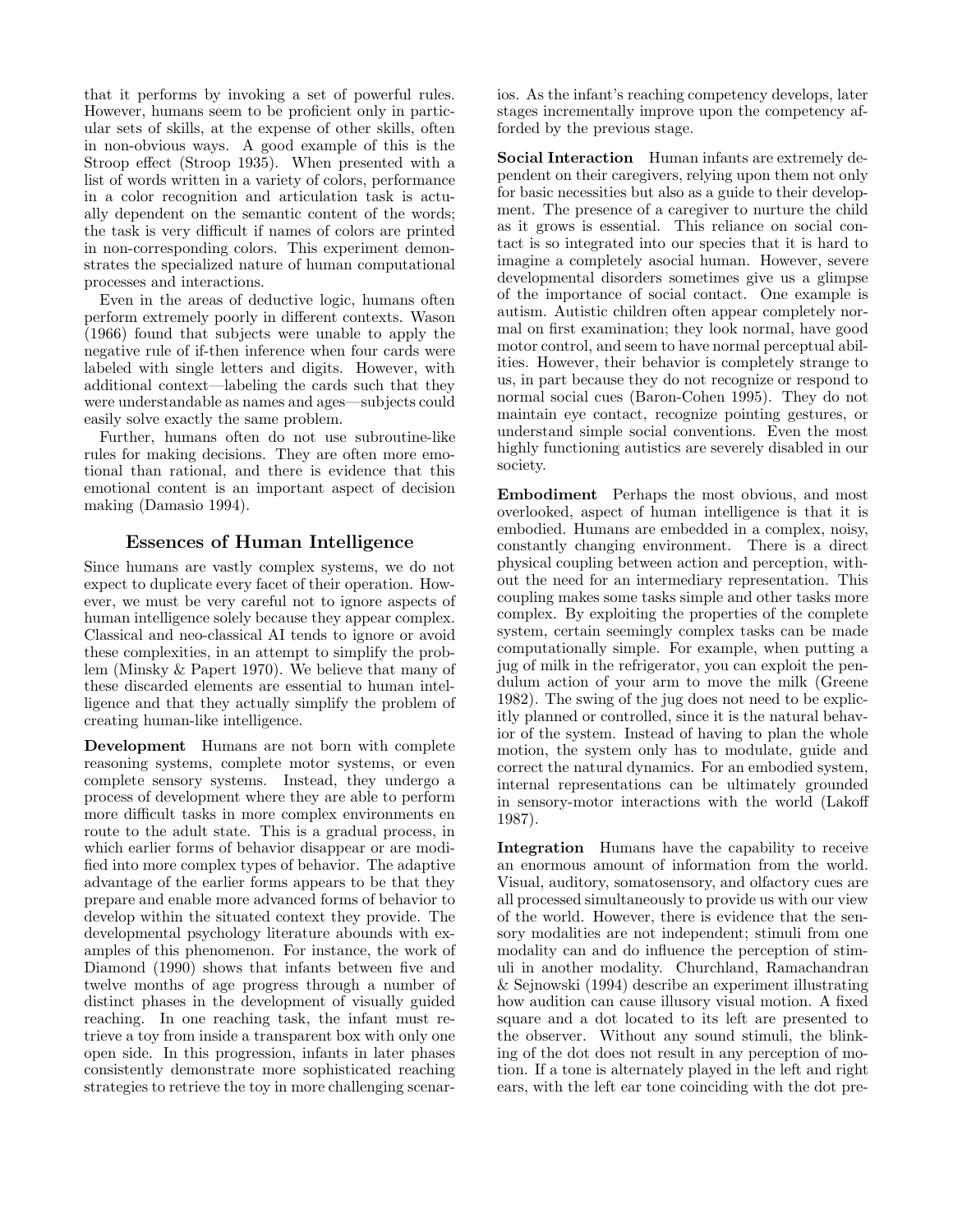

Figure 2: We have built two active vision heads, similar in design to Cog's head. On top is a desktop version with a 1 DOF neck, and below a head with actuators to include facial expressions.

sentation, there is an illusory perception of back and forth motion of the dot, with the square acting as a visual occluder. Vision can cause auditory illusions too, such as the McGurk effect (Cohen & Massaro 1990). These studies demonstrate that humans' perception of their senses cannot be treated as completely independent processes.

# **Methodology**

Our methodology—exploring themes of development, social interaction, physical interaction and integration while building real robots—is motivated by two ideas. First, we believe that these themes are important aspects of human intelligence. Second, from an engineering perspective, these themes make the problems of building human intelligence easier.

### **Embodiment**

A principle tenet of our methodology is to build and test real robotic systems. We believe that building human-like intelligence requires human-like interaction

with the world (Brooks  $&$  Stein 1994). Humanoid form is important to allow humans to interact with the robot in a natural way. In addition we believe that building a real system is computationally less complex than simulating such a system. The effects of gravity, friction, and natural human interaction are obtained for free, without any computation.

Our humanoid robot, named Cog and shown in Figure 1, approximates a human being from the waist up with twenty-one degrees-of-freedom (DOF) and a variety of sensory systems. The physical structure of the robot, with movable torso, arms, neck and eyes gives it human-like motion, while the sensory systems (visual, auditory, vestibular, and proprioceptive) provide rich information about the robot and its immediate environment. These together present many opportunities for interaction between the robot and humans.

In addition to the full humanoid, we have also developed active head platforms, of similar design to Cog's head, as shown in Figure 2 (Scassellati 1998a). These self-contained systems allow us to concentrate on various issues in close human-machine interaction, including face detection, imitation, emotional display and communication, etc. (Scassellati 1998b, Ferrell 1998c).

## **Development**

Building systems developmentally facilitates learning both by providing a structured decomposition of skills and by gradually increasing the complexity of the task to match the competency of the system.

**Bootstrapping** Development is an incremental process. As it proceeds, prior structures and their behavioral manifestations place important constraints on the later structures and proficiencies. The earlier forms bootstrap the later structures by providing subskills and knowledge that can be re-used. By following the developmental progression, the learning difficulties at each stage are minimized. Within our group, Scassellati (1996) discusses how a humanoid robot might acquire basic social competencies through this sort of developmental methodology.

The work of Marjanović, Scassellati & Williamson (1996) applied bootstrapping techniques to our robot, coordinating visual and motor systems by learning to point toward a visual target. A map used for a saccading behavior (visual/eye-movement map), was reused to learn a reaching behavior (visual/arm-movement map). The learned saccadic behavior bootstrapped the reaching behavior, reducing the complexity of the overall learning task. Other examples of developmental learning that we have explored can be found in (Ferrell 1996).

**Gradual increase in complexity** The developmental process, starting with a simple system that gradually becomes more complex allows efficient learning throughout the whole process. For example, infants are born with low acuity vision which simplifies the visual input they must process. The infant's visual perfor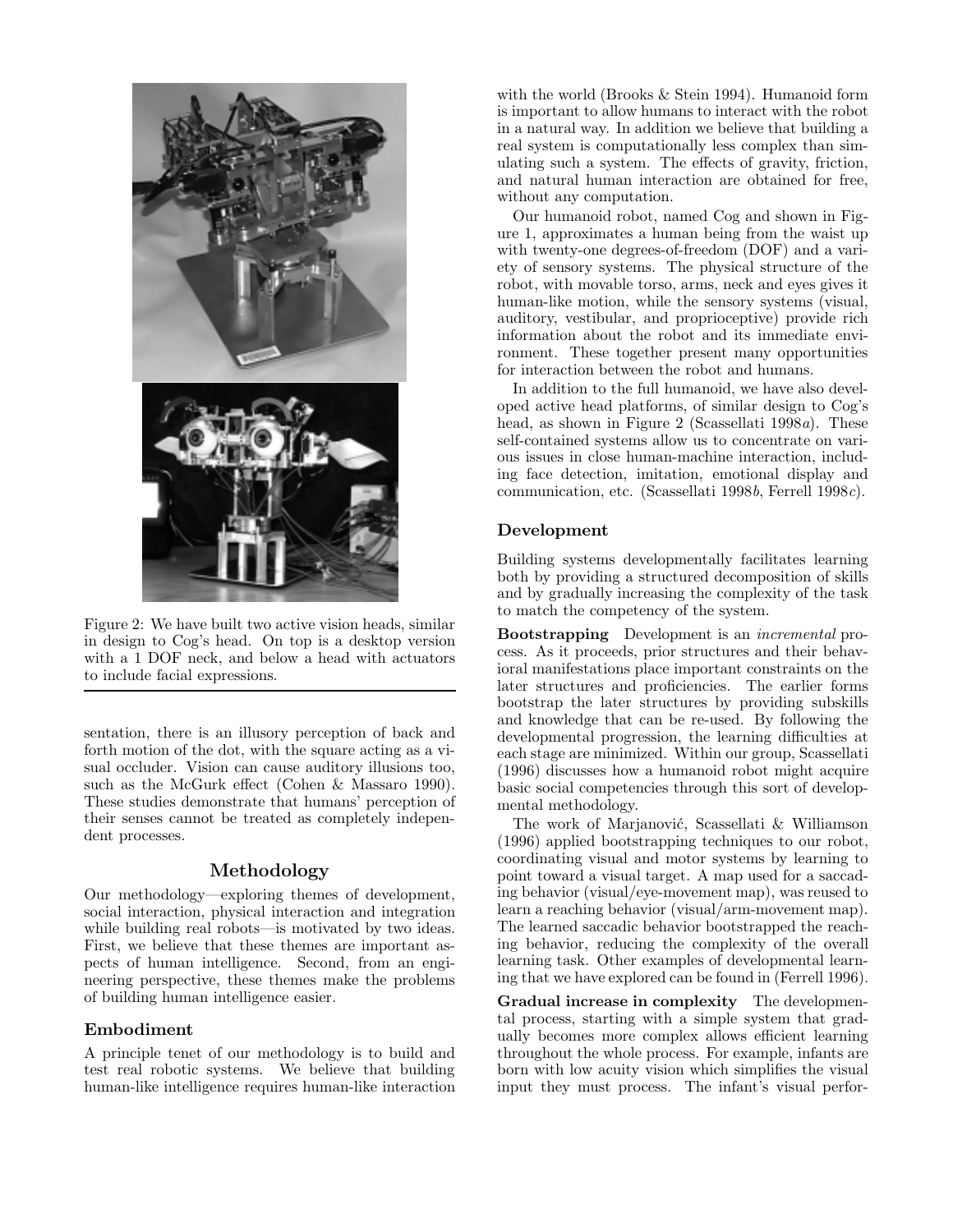mance develops in step with their ability to process the influx of stimulation (Johnson 1993). The same is true for the motor system. Newborn infants do not have independent control over each degree of freedom of their limbs, but through a gradual increase in the granularity of their motor control they learn to coordinate the full complexity of their bodies. A process where the acuity of both sensory and motor systems are gradually increased significantly reduces the difficulty of the learning problem (Thelen & Smith 1994).

To further facilitate learning, the gradual increase in internal complexity associated with development should be accompanied by a gradual increase in the complexity of the external world. For an infant, the caregiver biases how learning proceeds by carefully structuring and controlling the complexity of the environment. This approach is in stark contrast to most machine learning methods, where the robot learns in a usually hostile environment, and the bias, instead of coming from the robots' interaction with the world, is included by the designer. We believe that gradually increasing the complexity of the environment makes learning easier and more robust.

By exploiting a gradual increase in complexity both internal and external, while reusing structures and information gained from previously learned behaviors, we hope to be able to learn increasingly sophisticated behaviors. We believe that these methods will allow us to construct systems which do scale autonomously (Ferrell & Kemp 1996).

# **Social Interaction**

Building social skills into an artificial intelligence provides not only a natural means of human-machine interaction but also a mechanism for bootstrapping more complex behavior. Our research program has investigated social interaction bothas a means for bootstrapping and as an instance of developmental progression.

**Bootstrapping** Social interaction can be a means to facilitate learning. New skills may be socially transfered from caregiver to infant through mimicry or imitation, through direct tutelage, or by means of scaffolding, in which a more able adult manipulates the infant's interactions with the environment to foster novel abilities. Commonly scaffolding involves reducing distractions, marking the task's critical attributes, reducing the number of degrees of freedom in the target task, and enabling the subject to experience the end or outcome before the infant is cognitively or physically able of seeking and attaining it for herself (Wood, Bruner & Ross 1976).

We are currently engaged in work studying bootstrapping new behaviors from social interactions. One research project focuses on building a robotic system capable of learning communication behaviors in a social context where the human provides various forms of scaffolding to facilitate the robot's learning task (Ferrell 1998b). The system uses expressive facial gestures (see Figure 2) as feedback to the caregiver (Ferrell 1998a). The caregiver can then regulate the complexity of the social interaction to optimize the robot's learning rate.

**Development of social interaction** The social skills required to make use of scaffolding are complex. Infants acquire these social skills through a developmental progression (Hobson 1993). One of the earliest precursors is the ability to share attention with the caregiver. This ability can take many forms, from the recognition of a pointing gesture to maintaining eye contact.

In our work, we have also examined social interaction from this developmental perspective. One research program focuses on a developmental implementation of shared attention mechanisms based upon normal child development, developmental models of autism<sup>1</sup>, and on models of the evolutionary development of social skills (Scassellati 1996). The first step in this developmental progression is recognition of eye contact. Human infants are predisposed to attend to socially relevant stimuli, such as faces and objects that have humanlike motion. The system is currently capable of detecting faces in its peripheral vision, saccading to the faces, and finding eyes within its foveal vision (Scassellati 1998b). This developmental chain has also produced a simple imitation behavior; the head will mimic yes/no head nods of the caregiver (Scassellati 1998c).

# **Physical Coupling**

Another aspect of our methodology is to exploit interaction and tight coupling between the robot and its environment to give complex behavior, to facilitate learning, and to avoid the use of explicit models. Our systems are physically coupled with the world and operate directly in that world without any explicit representations of it (Brooks 1986, Brooks 1991b). There are representations, or accumulations of state, but these only refer to the internal workings of the system; they are meaningless without interaction with the outside world. The embedding of the system within the world enables the internal accumulations of state to provide useful behavior (this was the fundamental approach taken by Ashby (1960) contemporaneously with the development of early AI).

One example of such a scheme is implemented to control our robot's arms. As detailed in (Williamson 1998a, Williamson 1998b), a set of self-adaptive oscillators are used to drive the joints of the arm. Each joint is actuated by a single oscillator, using proprioceptive information at that joint to alter the frequency and phase of the joint motion. There are no connections between the oscillators, except indirectly through

<sup>&</sup>lt;sup>1</sup>Some researchers believe that the missing mechanisms of shared attention may be central to autism disorders (Baron-Cohen 1995). In comparison to other mental retardation and developmental disorders (like Williams and Downs Syndromes), the deficiencies of autism in this area are quite specific (Karmiloff-Smith, Klima, Bellugi, Grant & Baron-Cohen 1995).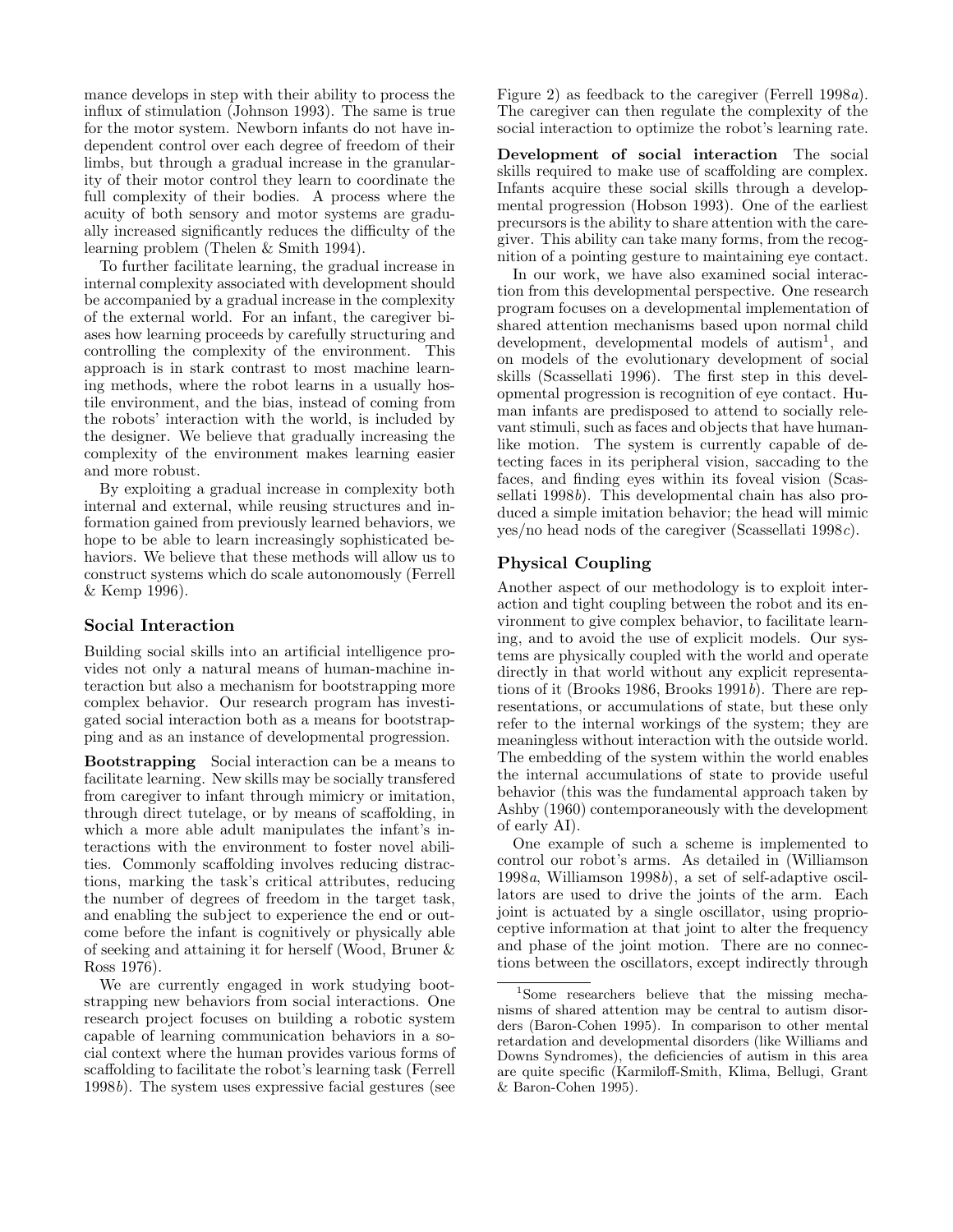the physical structure of the arm. Without using any kinematic or dynamical models, this simple scheme has been used for a variety of different coordinated tasks, including turning a crank and playing with a slinky toy. The interaction between the arm and the environment enables the oscillators to generate useful behavior. For example, without the slinky to connect the two arms, they are uncoordinated, but when the arms are coupled through the slinky, the oscillators tune into the dynamics of the motion and coordinated behavior is achieved. In all cases, there is no central controller, and no modeling of the arms or the environment; the behavior of the whole system comes from the coupling of the arm and controller dynamics. Other researchers have built similar systems which exhibit complex behavior with either simple or no control (McGeer 1990, Schaal & Atkeson 1993) by exploiting the system dynamics.

## **Sensory Integration**

**Sensory Integration Simplifies Computation** Some tasks are best suited for particular sensory modalities. Attempting to perform the task using only one modality is sometimes awkward and computationally intensive. Utilizing the complementary nature of separate modalities results in a reduction of overall computation. We have implemented several mechanisms on Cog that use multimodal integration to aid in increasing performance or developing competencies.

For example, Peskin & Scassellati (1997) implemented a system that stabilized images from a moving camera using vestibular feedback. Rather than attempting to model the camera motion, or to predict motion effects based on efference copy, the system mimics the human vestibular-ocular reflex (VOR) by compensating for camera motion through learned feedback from a set of rate gyroscopes. By integrating two sensory systems, we can achieve better performance than traditional image processing methods, while using less computation.

**Sensory Integration Facilitates Learning** By integrating different sensory modalities we can exploit the complex nature of stimuli to facilitate learning. For example, objects that make noise often move. This correlation can be exploited to facilitate perception. In our work, we have investigated primarily the relationship between vision and audition in learning to orient toward stimuli.

We can characterize this relationship by examining developmental evidence. Wertheimer (1961) has shown that vision and audition interact from birth; even tenminute-old children will turn their eyes toward an auditory cue. This interaction between the senses continues to develop, indeed related investigations with young owls have determined that visual stimuli greatly affect the development of sound localization. With a constant visual bias from prisms, owls adjusted their sound localization to match the induced visual errors (Knudsen & Knudsen 1985).

Irie (1997) built an auditory system for our robot that utilizes visual information to train auditory localization; the visually-determined location of a sound source with a corresponding motion is used to train an auditory spatial map. This map is then used to orient the head toward the object. This work highlights not only the development of sensory integration, but also the simplification of computational requirements that can be obtained through integration.

### **Challenges for Intelligent Systems**

This new approach to designing and studying intelligent systems leaves us witha new set of challenges to overcome. Here are the key questions which we must now answer.

- Scaling and Development: What learning structures and organizational principles will allow us to design successful developmental systems?
- Social Interaction:
	- **–** How can the system learn to communicate with humans?
	- **–** What attributes of an infant must the machine emulate in order to elicit caregiver behavior from humans?
	- **–** What drives, motivations and emotions are necessary for the system to communicate effectively with humans?
- Physical Coupling:
	- **–** How can a system scale the complexity of its coordinated motion while still exploiting the dynamics?
	- **–** How can the system combine newly learned spatial skills with previously learned spatial skills? How is that memory to be organized?
	- **–** How can the system use previously learned skills in new contexts and configurations?
- Integration:
	- **–** How can a conglomerate of subsystems, eachwith different or conflicting goals and behaviors, act with coherence and stability?
	- **–** At what scale should we emulate the biological organism, keeping in mind engineering constraints?
	- **–** What are good measures of performance for integrated systems which develop, interact socially and are physically coupled with the world?

### **Conclusion**

We have reported on a work in progress which incorporates a new methodology for achieving Artificial Intelligence. We have built a humanoid robot that operates and develops in the world in ways that are similar to the ways in which human infants operate and develop. We have demonstrated learning to saccade, learning to correlate auditory and occular coordinate systems, self adapting vestibular-ocular systems, coordinated neck and ocular systems, learning of hand-eye coordination,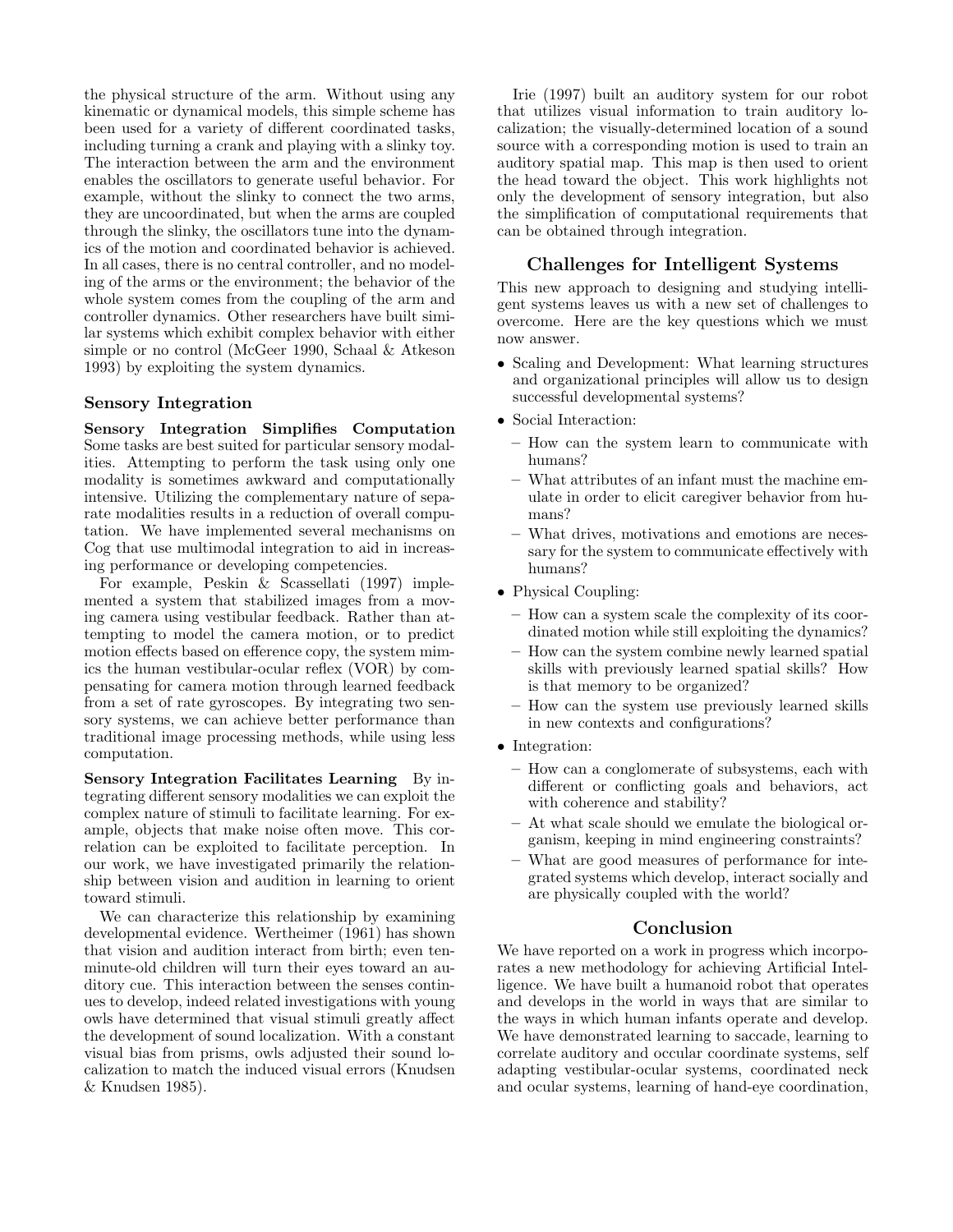localization of multiple sounds streams, variable stiffness arms that interact safely with people, arm control based on biological models of invertebrate spinal circuits, adaptive arm control that tunes into to subtle physical cues from the environment, face detection, eye detection to find gaze direction, coupled human robot interaction that is a precursor to caregiver scaffolding for learning, large scale touch sensitive body skin, and multi-fingered hands that learn to grasp objects based on self-categorized stiffness properties. These are components for higher level behaviors that we are beginning to put together using models of shared attention, emotional coupling between robot and caregiver, and developmental models of human infants.

We have thus chosen to approach AI from a different perspective, in the questions we ask, the problems we try to solve, and the methodology and inspiration we use to achieve our goals. Our approach has led us not only to formulate the problem in the context of general human-level intelligence, but to redefine the essences of that intelligence. Traditional AI work has sought to narrowly define a problem and apply abstract rules to its solution. We claim that our goal of creating a learning, scalable, intelligent system, with competencies similar to human beings, is altogether relevant in trying to solve a broad class of real-world situated problems. We further believe that the principles of development, social interaction, physical coupling to the environment, and integration are essential to guide us towards our goal.

### **Acknowledgments**

This project is partially funded by an ONR/ARPA Vision MURI Grant (No. N00014-95-1-0600).

#### **References**

- Ashby, W. R. (1960), Design for a Brain, second edn, Chapman and Hall.
- Ballard, D., Hayhoe, M. & Pelz, J. (1995), 'Memory representations in natural tasks', Journal of Cognitive Neuroscience pp. 66–80.
- Baron-Cohen, S. (1995), Mindblindness, MIT Press.
- Blythe, J. & Veloso, M. (1997), Analogical Replay for Efficient Conditional Planning, in 'Proceedings of American Association of Artificial Intelligence (AAAI-97)', pp. 668–673.
- Boutilier, C. & Brafman, R. I. (1997), Planning with Concurrent Interacting Actions, in 'Proceedings of American Association of Artificial Intelligence (AAAI-97)', pp. 720–726.
- Brafman, R. I. (1997), A Heuristic Variable Grid Solution Method for POMDPs, in 'Proceedings of American Association of Artificial Intelligence (AAAI-97)', pp. 727–733.
- Brooks, R. A. (1986), 'A Robust Layered Control System for a Mobile Robot', IEEE Journal of Robotics and Automation **RA-2**, 14–23.
- Brooks, R. A. (1991a), Intelligence Without Reason, in 'Proceedings of the 1991 International Joint Conference on Artificial Intelligence', pp. 569–595.
- Brooks, R. A. (1991b), 'Intelligence Without Representation', Artificial Intelligence Journal **47**, 139–160. originally appeared as MIT AI Memo 899 in May 1986.
- Brooks, R. A. & Stein, L. A. (1994), 'Building brains for bodies', Autonomous Robots **1**(1), 7–25.
- Churchland, P., Ramachandran, V. & Sejnowski, T. (1994), A Critique of Pure Vision, in C. Koch  $\&$ J. Davis, eds, 'Large-Scale Neuronal Theories of the Brain', MIT Press.
- Cohen, M. & Massaro, D. (1990), 'Synthesis of visible speech', Behaviour Research Methods, Intruments and Computers **22**(2), pp. 260–263.
- Costello, T. (1997), Beyond Minimizing Change, in 'Proceedings of American Association of Artificial Intelligence (AAAI-97)', pp. 448–453.
- Damasio, A. R. (1994), *Descartes' Error*, G.P. Putnam's Sons.
- Diamond, A. (1990), Developmental Time Course in Human Infants and Infant Monkeys, and the Neural Bases of Inhibitory Control in Reaching, in 'The Development and Neural Bases of Higher Cognitive Functions', Vol. 608, New York Academy of Sciences, pp. 637–676.
- Feigenbaum, E. A. & Feldman, J., eds (1963), Computers and Thought, McGraw-Hill, New York.
- Ferrell, C. (1996), Orientation Behavior using Registered Topographic Maps, in 'From Animals to Animats: Proc 1996 Society of Adaptive Behavior', Cape Cod, Massachusetts, pp. 94–103.
- Ferrell, C. (1998a), Emotional Robots and Learning During Social Exchanges. Submitted to Autonomous Agents-98.
- Ferrell, C. (1998b), 'Learning by Scaffolding'. MIT Ph.D. Thesis Proposal.
- Ferrell, C. (1998c), A Motivational System for Regulating Human-Robot Interaction. Submitted to AAAI-98.
- Ferrell, C. & Kemp, C. (1996), An Ontogenetic Perspective to Scaling Sensorimotor Intelligence, in 'Embodied Cognition and Action: Papers from the 1996 AAAI Fall Symposium', AAAI Press.
- Gazzaniga, M. S. & LeDoux, J. E. (1978), The Integrated Mind, Plenum Press, New York.
- Greene, P. H. (1982), 'Why is it easy to control your arms?', Journal of Motor Behavior **14**(4), 260–286.
- Hauskrecht, M. (1997), Incremental Methods for computing bounds in partially observable Markov decision processes, in 'Proceedings of American Association of Artificial Intelligence (AAAI-97)', pp. 734–739.
- Hobson, R. P. (1993), Autism and the Development of Mind, Erlbaum.